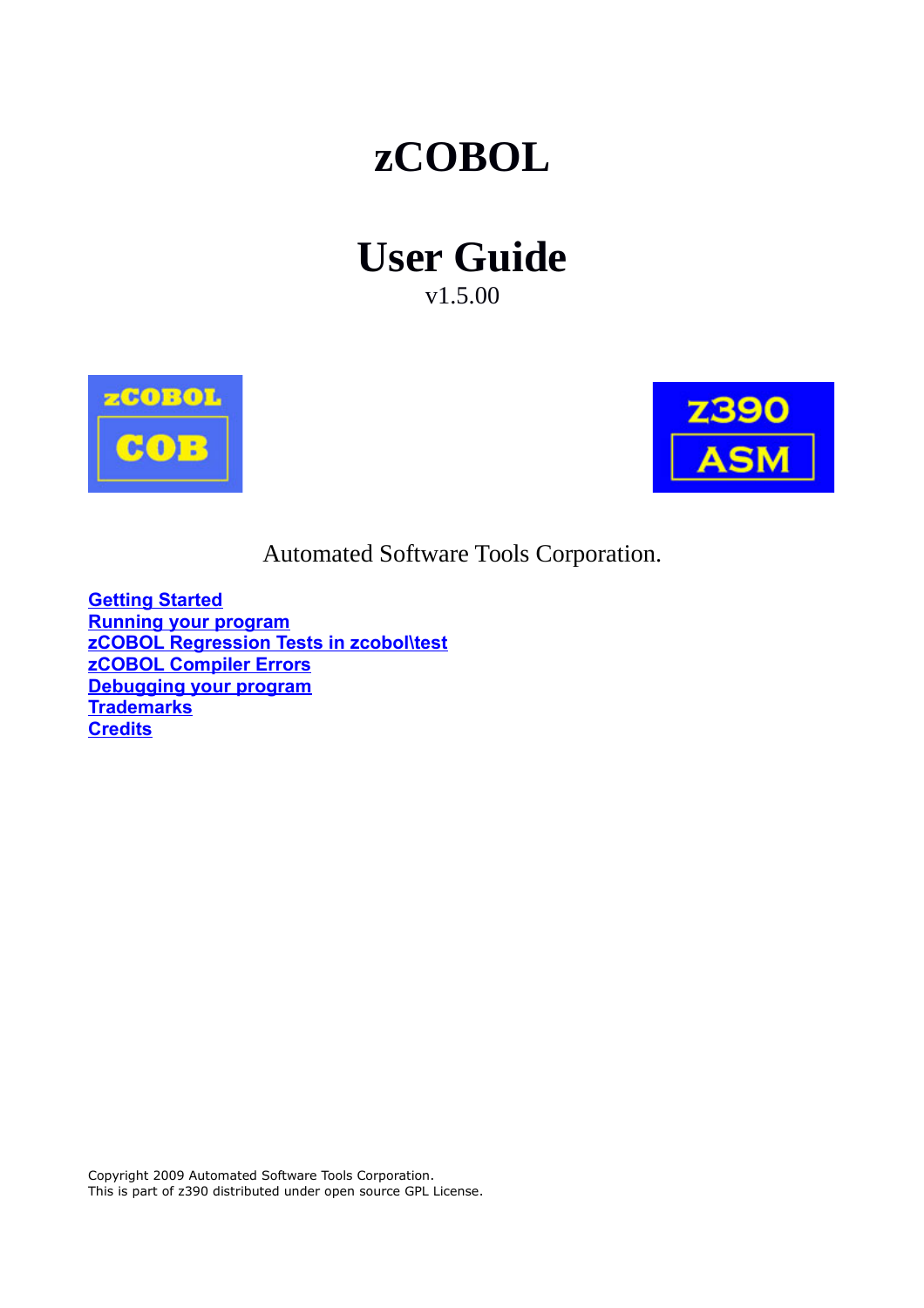# <span id="page-1-0"></span>**Getting Started**

So you want to try compiling and executing some COBOL programs on Windows using zCOBOL. First go to [www.z390.org a](http://www.z390.org/)nd download and install z390 version v1.5.00 or later. Also install [J2SE](http://java.sun.com/javase/downloads/index.jsp) [java runtime version 6 update 12](http://java.sun.com/javase/downloads/index.jsp) which is the latest version which zCOBOL release 1 was regression tested on. Both installs use InstallShield for Windows. There are also file image install options available for Linux users. Be sure you uninstall any old versions of J2SE such as 1.4.2 or 5.0 as they may conflict with the later 6.0+ required version.

Now you should have a z390 desktop icon which you can double click to start the z390 GUI Interface. And now you can compile, link, and execute your first zCOBOL program by entering the following [zCOBOL command:](#page-1-5)

```
zc390clg zcobol\demo\HELLO
```
The above command uses the zCOBOL to HLASM compile, link, and execute command to compile the COBOL hello world program zcobol\demo\HELLO.CBL into an executable HLASM compatible assembler program zcobol\demo\HELLO.MLC which is assembled using zCOBOL macro libraries zcobol+zcobol\z390 and linked into z390 executable load module HELLO.390 which is then executed to generate WTO display of "Hello World" on the GUI display log and on the console log file HELLO.LOG.

<span id="page-1-4"></span><span id="page-1-3"></span><span id="page-1-2"></span>To run all the **zCOBOL** demo programs, you can enter the command zcrt390 which will compile and execute them. You can then view the log file for each demo program to see the output produced. For more examples, you can also run all the **zCOBOL** [regression tests](#page-1-2) using the command ZCRTTEST and look at the source code and generated output.

# <span id="page-1-1"></span>**Running your program**

You can compile, link, and execute a COBOL program in any directory by specifying the path and name of the program in the ZC390CLG command. The source COBOL program must be in ASCII format and have the suffix CBL. You can use the compiler command ZC390C to compile to relocatable object form, and the compiler command ZC390CL to compile and link to 390 load module form with statically linked z390 and/or zCOBOL programs included. Once the programs have been successfully linked, then you can use the z390 EXEC command to execute a load module. For more about all the options available for z390 executable programs visit [www.z390.org](http://www.z390.org/) and read the [z390 user guide.](http://www.z390.org/z390_User_Guide.pdf)

# **zCOBOL Demo Programs in zcobol\demo**

| <b>HELLO</b>  | Display "Hello World" and STOP RUN                                                      |
|---------------|-----------------------------------------------------------------------------------------|
| <b>DATETI</b> | ACCEPT current date and time and display month, day of week, and year                   |
| ME            |                                                                                         |
|               | COPYFIL   Read line sequential ASCII file and copy it to an output line sequential file |
|               |                                                                                         |
| <b>POWERS</b> | Calculate and display powers of 2 up to $2**31$                                         |

Copyright 2009 Automated Software Tools Corporation.

This is part of z390 distributed under open source GPL License.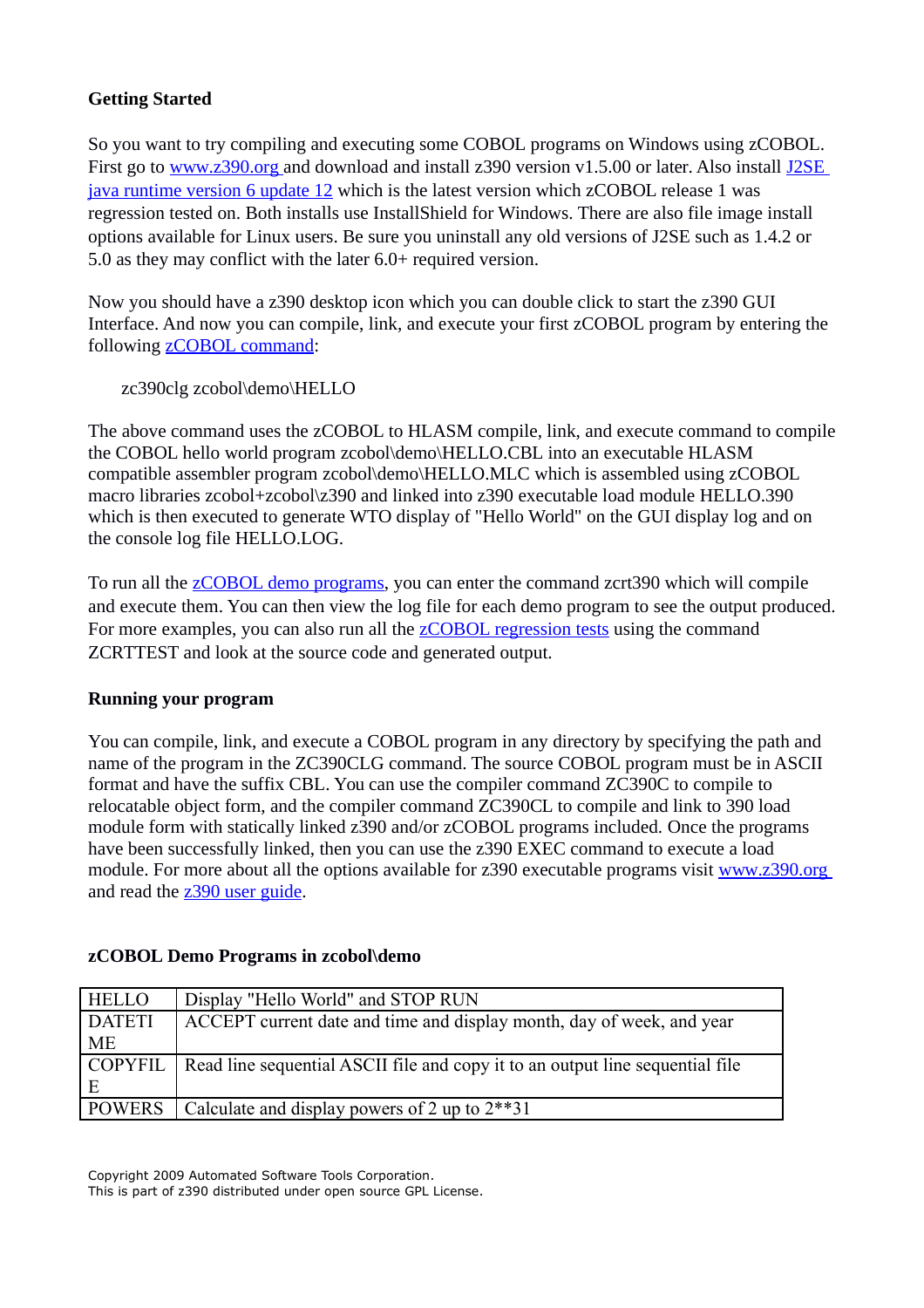| TESTASM4.MLC    | Assembler module statically linked with TESTCAL3.CBL           |
|-----------------|----------------------------------------------------------------|
| <b>TESTCAL1</b> | CALL TESTCAL2 statically linked                                |
| <b>TESTCAL2</b> | CALL TESTCAL3 dynamically                                      |
| <b>TESTCAL3</b> | Dynamically loaded zCOBOL module which calls statically linked |
|                 | <b>TESTASM4</b> assembler routine                              |
| <b>TESTCMP1</b> | ADD, SUBTRACT, MULTIPLY, and DIVIDE all formats                |
| <b>TESTCPY1</b> | <b>COPY</b>                                                    |
| <b>TESTCPY2</b> | nested COPY                                                    |
| <b>TESTDSP1</b> | <b>DISPLAY</b> all formats                                     |
| <b>TESTFUN1</b> | ACCEPT, TRANSFORM, NUMERIC, etc.                               |
| TESTGO1         | <b>GO TO DEPENDING ON</b>                                      |
| <b>TESTIF1</b>  | Compound IF requiring use of intermediate T/F flags            |
| <b>TESTISP1</b> | INSPECT TALLYING, REPLACING, TRANSFORMING                      |
| <b>TESTMOV1</b> | <b>MOVE</b> all formats                                        |
| <b>TESTPM1</b>  | PERFORM VARYING and PERFORM TIMES                              |
| <b>TESTSIX1</b> | Multiple subscripts                                            |
| TESTTRC1        | <b>TRUNC</b>                                                   |
| TESTTRC2        | NOTRUNC with ONSIZE                                            |
| TESTTRC3        | TRUNC and NOR64 to test use of DXR versus DSG                  |
| <b>TESTWS1</b>  | Working storage REDEFINE and OCCURS with padding               |

#### <span id="page-2-1"></span>**zCOBOL Regression Tests in zcobol\test**

#### <span id="page-2-0"></span>**zCOBOL Compiler Errors**

The first release of zCOBOL distributed as part of z390 v1.5.00 will be presented at [SHARE](http://www.z390.org/SHARE) [session 8194](http://www.z390.org/SHARE) Tuesday, March 3, 2009. zCOBOL is an open source project and is expected to continue to evolve for many years to come. There are still a number of missing functions in zCOBOL, and until such time as zCOBOL successfully passes the [NIST ANSI COBOL 1985 Test](http://www.itl.nist.gov/div897/ctg/cobol_form.htm) [Suite,](http://www.itl.nist.gov/div897/ctg/cobol_form.htm) zCOBOL should be considered to still be in a beta test state. Once zCOBOL gets beyond the NIST tests, zCOBOL will continue to add extensions and enhancements based on user requests including COBOL 2002 standard features along with other requests to support different dialect options provided by [IBM,](http://www-01.ibm.com/software/awdtools/cobol/) [Micro Focus,](http://www.microfocus.com/) [Open COBOL,](http://www.opencobol.org/) [Veryant,](http://www.veryant.com/) and other COBOL compiler providers. The current list of pending fixes and enhancements for upcoming z390 and zCOBOL are [here.](http://www.z390.org/z390_Support_Request_Log.htm) You can use this [online form](http://www.z390.org/z390_Support_Request_Form.htm) to submit new fix and enhancement requests. All users of zCOBOL are encouraged to join the **zcobol user group** where users can ask questions and get answers and suggestions from developers and other users. COBOL, Java, C, and assembler developers interested in joining the zCOBOL open source project and helping with the development are welcome.